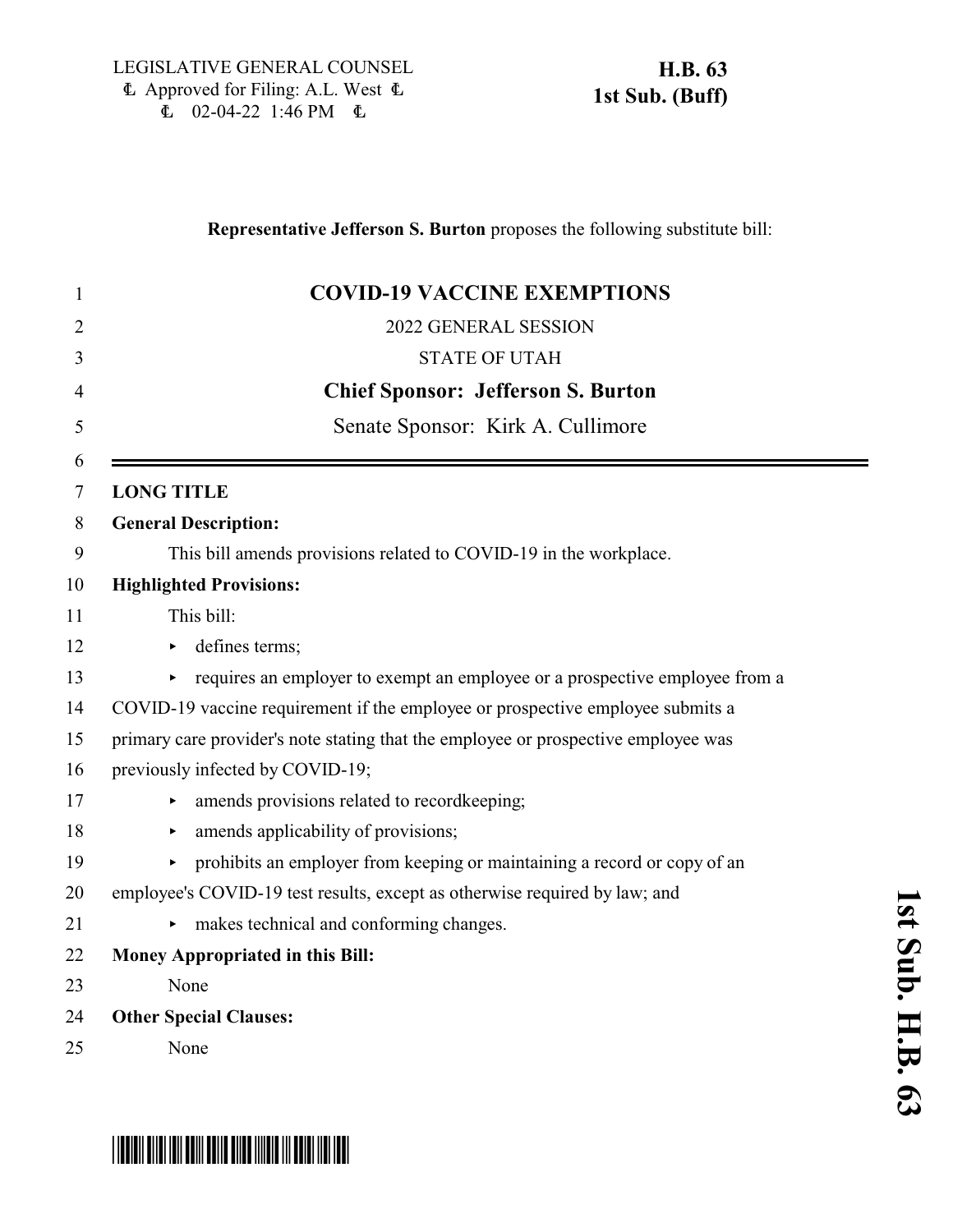### <span id="page-1-0"></span>**1st Sub. (Buff) H.B. 63 02-04-22 1:46 PM**

| 26 | <b>Utah Code Sections Affected:</b>                                                                                     |
|----|-------------------------------------------------------------------------------------------------------------------------|
| 27 | <b>ENACTS:</b>                                                                                                          |
| 28 | 34A-12-201, Utah Code Annotated 1953                                                                                    |
| 29 | <b>RENUMBERS AND AMENDS:</b>                                                                                            |
| 30 | 34A-12-101, (Renumbered from 26-68-201, as enacted by Laws of Utah 2021, Second                                         |
| 31 | Special Session, Chapter 9)                                                                                             |
| 32 |                                                                                                                         |
| 33 | Be it enacted by the Legislature of the state of Utah:                                                                  |
| 34 | Section 1. Section 34A-12-101, which is renumbered from Section 26-68-201 is                                            |
| 35 | renumbered and amended to read:                                                                                         |
| 36 | <b>CHAPTER 12. WORKPLACE COVID-19 PROVISIONS</b>                                                                        |
| 37 | <b>Part 1. General Provisions</b>                                                                                       |
| 38 | $[26-68-201]$ .<br>34A-12-101. Definitions.                                                                             |
| 39 | $[\text{+}]$ As used in this [section] chapter:                                                                         |
| 40 | $\left[\frac{a}{b}\right]$ (1) (a) "Adverse action" means an action that results in:                                    |
| 41 | $[\vec{A}]$ (i) the refusal to hire a potential employee; or                                                            |
| 42 | $[\overline{(\mathbf{B})}]$ (ii) the termination of employment, demotion, or reduction of wages of an                   |
| 43 | employee.                                                                                                               |
| 44 | $[\overrightarrow{tii}]$ (b) "Adverse action" does not include $[\overrightarrow{tA}]$ an employer's reassignment of an |
| 45 | employee $\left[\frac{1}{2}, \frac{1}{2}, \frac{1}{2}\right]$ .                                                         |
| 46 | $[$ (B) the termination of an employee, if reassignment of the employee is not practical.                               |
| 47 | $[\text{(+)}]$ (2) "COVID-19 vaccine" means a substance that is:                                                        |
| 48 | $[(\overrightarrow{t})^{\dagger}(A)]$ (a) (i) approved for use by the United States Food and Drug Administration;       |
| 49 | <sub>or</sub>                                                                                                           |
| 50 | $[f(H)]$ (ii) authorized for use by the United States Food and Drug Administration under                                |
| 51 | an emergency use authorization under 21 U.S.C. Sec. 360bbb-3;                                                           |
| 52 | $[\overrightarrow{tii}]$ (b) injected into or otherwise administered to an individual; and                              |
| 53 | $[\overrightarrow{tiii}]$ (c) intended to immunize an individual against COVID-19 as defined in Section                 |
| 54 | 78B-4-517.                                                                                                              |
| 55 | $[\text{e}(\epsilon)]$ (3) "Employee" means an individual suffered or permitted to work by an                           |
| 56 | employer.                                                                                                               |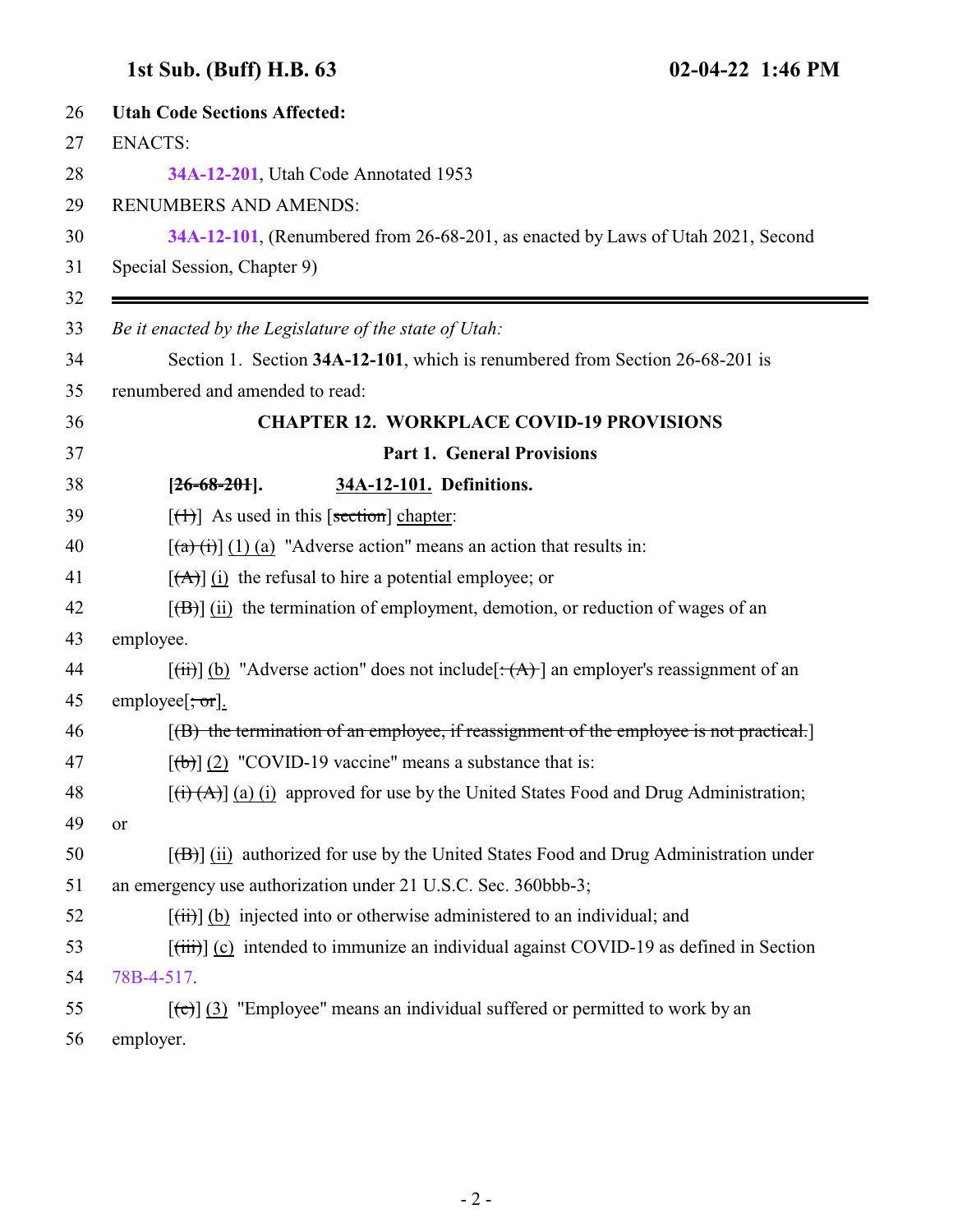| 57 | $[(d)(i)]$ (4) (a) Except as provided in Subsection $[(1)(d)(ii)]$ (4)(c), "employer" means                             |
|----|-------------------------------------------------------------------------------------------------------------------------|
| 58 | the same as that term is defined in Section 34A-6-103.                                                                  |
| 59 | (b) Except as provided in Subsection $(4)(c)$ , "employer" includes a federal contractor.                               |
| 60 | $[\overrightarrow{t})]$ (c) "Employer" does not include $[\overrightarrow{t})]$ a person that is subject to a temporary |
| 61 | regulation by the Centers for Medicare and Medicaid Services regarding a COVID-19 vaccine.                              |
| 62 | unless the person is the state or a political subdivision of the state that is not an academic                          |
| 63 | medical center; or], during the period that the temporary regulation is in effect.                                      |
| 64 | $[ B\rangle$ a federal contractor.                                                                                      |
| 65 | "Nurse practitioner" means an individual who is licensed to practice as an advanced<br>(5)                              |
| 66 | practice registered nurse under Chapter 31b, Nurse Practice Act.                                                        |
| 67 | (6) "Physician" means an individual licensed to practice as a physician or osteopath                                    |
| 68 | under Chapter 67, Utah Medical Practice Act, or Chapter 68, Utah Osteopathic Medical                                    |
| 69 | Practice Act.                                                                                                           |
| 70 | "Physician assistant" means an individual who is licensed to practice as a physician                                    |
| 71 | assistant under Chapter 70a, Utah Physician Assistant Act.                                                              |
| 72 | (8) "Primary care provider" means a nurse practitioner, physician, or physician                                         |
| 73 | assistant.                                                                                                              |
| 74 | $[\text{e}(\text{e})]$ (9) "Workplace" means the same as that term is defined in Section 34A-6-103.                     |
| 75 | $(2)$ Except as provided in Subsection (6), an employer who requires an employee or                                     |
| 76 | prospective employee to receive or show proof that the employee or prospective employee has                             |
| 77 | received a COVID-19 vaccine shall relieve the employee or prospective employee of the                                   |
| 78 | requirement if the employee or prospective employee submits to the employer                                             |
| 79 | [a statement that receiving a COVID-19 vaccine would:                                                                   |
| 80 | $(a)$ be injurious to the health and well-being of the employee or prospective                                          |
| 81 | employee;]                                                                                                              |
| 82 | $(f(b)$ conflict with a sincerely held religious belief, practice, or observance of the                                 |
| 83 | employee or prospective employee; or                                                                                    |
| 84 | $(c)$ conflict with a sincerely held personal belief of the employee or prospective                                     |
| 85 | emplovec.]                                                                                                              |
| 86 | $(3)$ Except as provided in Subsection (6), an employer shall pay for all COVID-19                                      |
| 87 | testing an employee receives in relation to or as a condition of the employee's presence at the                         |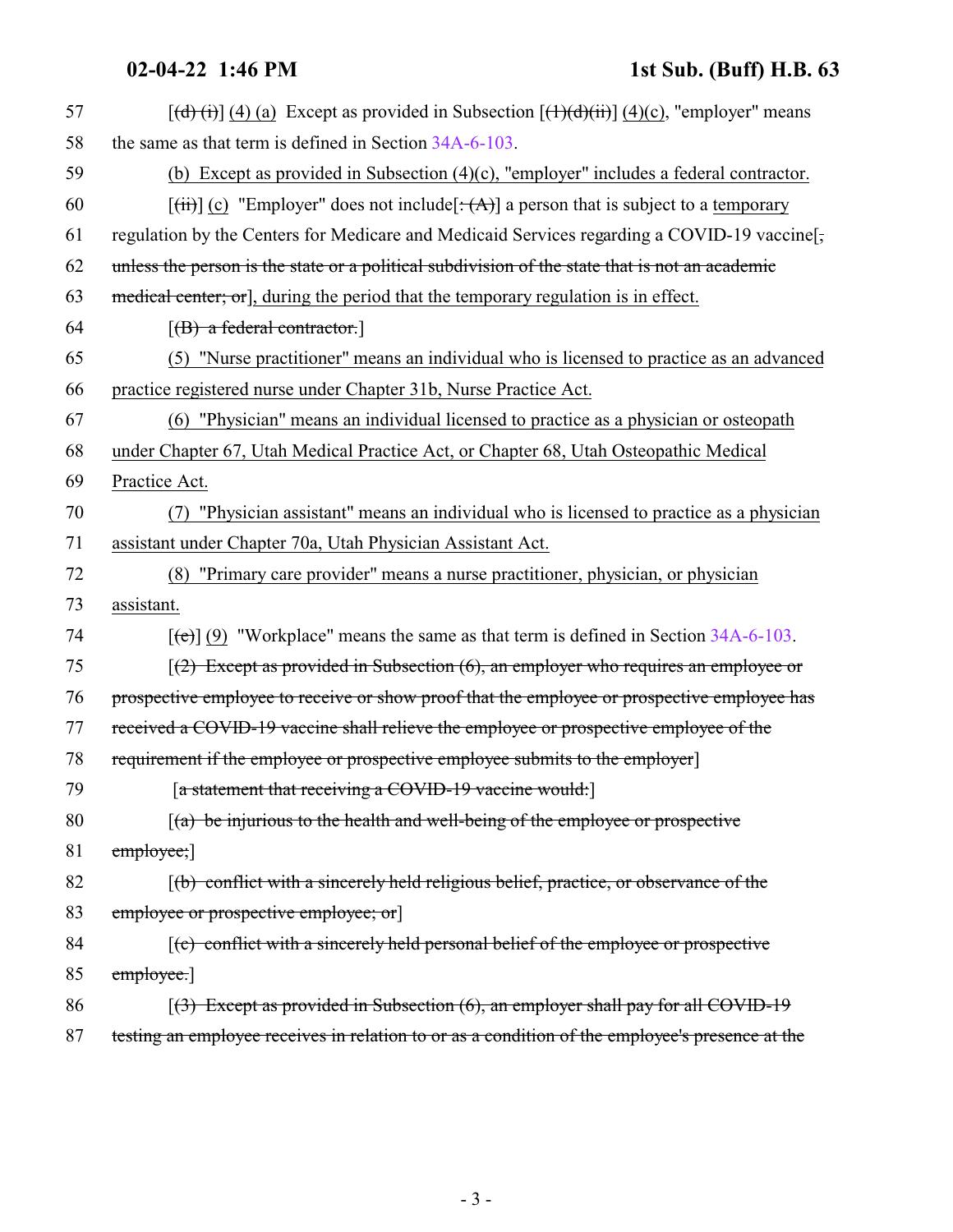### **1st Sub. (Buff) H.B. 63 02-04-22 1:46 PM**

<span id="page-3-0"></span>

| 88  | workplace.                                                                                                                                 |
|-----|--------------------------------------------------------------------------------------------------------------------------------------------|
| 89  | $(4)$ Except as provided in Subsection $(6)$ , an employer may not take an adverse action                                                  |
| 90  | against an employee because of an act the employee makes in accordance with this section.]                                                 |
| 91  | $(5)$ (a) An employer may not keep or maintain a record or copy of an employee's proof                                                     |
| 92  | of vaccination, unless:                                                                                                                    |
| 93  | $[(i)$ otherwise required by law;                                                                                                          |
| 94  | $[(ii)$ an established business practice or industry standard requires otherwise; or                                                       |
| 95  | $\left[\right(\right)$ the provisions of this section do not apply as described in Subsection $\left(\frac{\partial}{\partial x}\right)$ . |
| 96  | $(6)$ Subsection $(5)(a)$ does not prohibit an employer from recording whether an                                                          |
| 97  | employee is vaccinated.                                                                                                                    |
| 98  | $(6)$ (a) The provisions of this section do not apply to a contract for goods or services                                                  |
| 99  | entered into before November 5, 2021, unless the contract is between an employer and the                                                   |
| 100 | employer's employee.                                                                                                                       |
| 101 | $\lceil$ (b) An employer may require an employee or prospective employee to receive or show                                                |
| 102 | proof that the employee or prospective employee has received a COVID-19 vaccination                                                        |
| 103 | without providing the relief described in Subsection $(2)$ , if the employer.                                                              |
| 104 | $[(i)$ employs fewer than 15 employees; and                                                                                                |
| 105 | [(ii) establishes a nexus between the requirement and the employee's assigned duties                                                       |
| 106 | and responsibilities.]                                                                                                                     |
| 107 | Section 2. Section 34A-12-201 is enacted to read:                                                                                          |
| 108 | Part 2. Vaccinations, Recordkeeping, and Testing                                                                                           |
| 109 | 34A-12-201. Employee COVID-19 vaccination, recordkeeping, and testing                                                                      |
| 110 | provisions.                                                                                                                                |
| 111 | (1) (a) An employer who requires an employee or prospective employee to receive or                                                         |
| 112 | show proof that the employee or prospective employee has received a COVID-19 vaccine shall                                                 |
| 113 | exempt the employee or prospective employee from the requirement if the employee or                                                        |
| 114 | prospective employee submits to the employer:                                                                                              |
| 115 | (i) a statement that receiving a COVID-19 vaccine would:                                                                                   |
| 116 | (A) be injurious to the health and well-being of the employee or prospective employee;                                                     |
| 117 | (B) conflict with a sincerely held religious belief, practice, or observance of the                                                        |
| 118 | employee or prospective employee; or                                                                                                       |